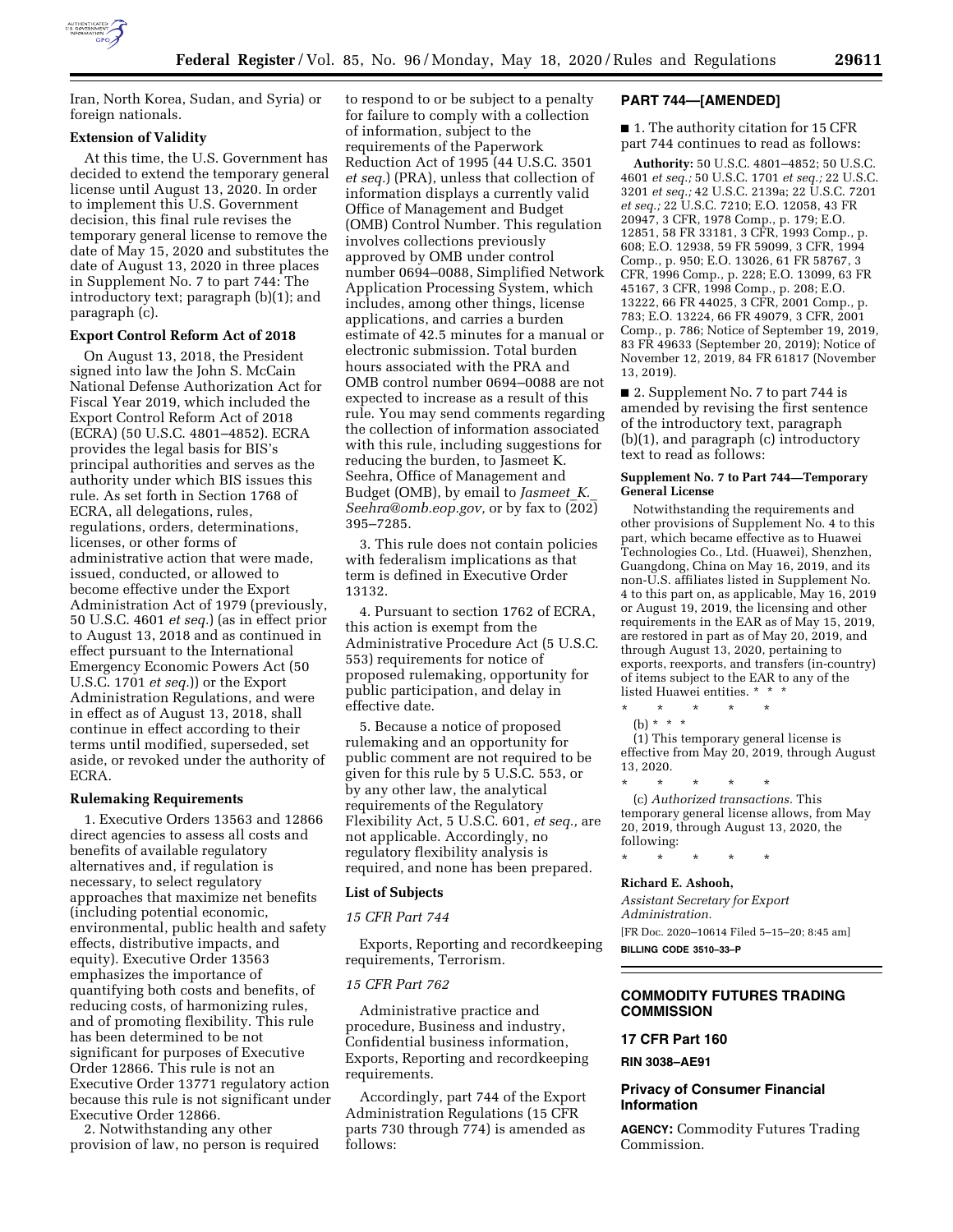#### **ACTION:** Final rule.

**SUMMARY:** The Commodity Futures Trading Commission (''CFTC'' or ''Commission'') is making a correction to one of the Commission's regulations to restore text that was inadvertently deleted in a 2011 amendment to that regulation.

# **DATES:** Effective June 17, 2020.

**FOR FURTHER INFORMATION CONTACT:**  Joshua Sterling, Director, (202) 418– 6056, *[jsterling@cftc.gov;](mailto:jsterling@cftc.gov)* Frank Fisanich, Chief Counsel, (202) 418–5949, *[ffisanich@cftc.gov;](mailto:ffisanich@cftc.gov) or* Jacob Chachkin, Special Counsel, (202) 418–5496, *[jchachkin@cftc.gov,](mailto:jchachkin@cftc.gov)* Division of Swap Dealer and Intermediary Oversight, Commodity Futures Trading Commission, Three Lafayette Centre, 1155 21st Street NW, Washington, DC 20581.

## **SUPPLEMENTARY INFORMATION:**

#### **I. Background**

Section 501 of Title V of the Gramm-Leach-Bliley Act (''Title V'') mandates that certain agencies covered by Title V establish appropriate standards for the financial institutions subject to their jurisdiction relating to administrative, technical and physical safeguards—(1) to insure the security and confidentiality of customer records and information; (2) to protect against any anticipated threats or hazards to the security or integrity of such records; and (3) to protect against unauthorized access to or use of such records or information which could result in substantial harm or inconvenience to any customer.1 The Commission and entities subject to its jurisdiction were originally excluded from Title V's coverage.2 However, section 124 of the Commodity Futures Modernization Act of 2000 3 amended the Commodity Exchange Act (''CEA'') to add section 5g,4 providing that futures commission merchants (''FCMs''), commodity trading advisors (''CTAs''), commodity pool operators (''CPOs''), and introducing brokers (''IBs'') 5 fall under the requirements of Title V and requiring the Commission to prescribe regulations in furtherance of Title V. Thus, in 2001, the Commission

promulgated part 160 of its regulations to establish standards relating to Title V, and, specifically, § 160.30 in relation to section 501's mandate.6

Commission regulation 160.30 implements this mandate by requiring every FCM, RFED, CTA, CPO, IB, MSP, or SD that is subject to the jurisdiction of the Commission (''Covered Persons")<sup>7</sup> to adopt policies and procedures to address administrative, technical and physical safeguards for the protection of customer records and information (the ''General Requirement'').8 In addition, mirroring section 501 of the GLB Act, the 2001 Rulemaking further required (the ''Detailed Requirements'') that the policies and procedures be reasonably designed to: (i) Insure the security and confidentiality of customer records and information; (ii) protect against any anticipated threats or hazards to the security or integrity of customer records and information; and (iii) protect against unauthorized access to or use of customer records or information that could result in substantial harm or inconvenience to any customer.9 However, when the 2011 Amendment revised § 160.30 to add SDs and MSPs to the list of entities in § 160.30's introductory sentence (and, thus, subject to it), the Detailed Requirements were inadvertently deleted.10

7 17 CFR 160.30. Part 160 does not apply to foreign (non-resident) FCMs, RFEDs, CTAs, CPOs, IBs, MSPs, and SDs that are not registered with the Commission. 17 CFR 160.1. Therefore, they are not ''Covered Persons'' as defined in this release.

8 17 CFR 160.30.

9*See* 2001 Rulemaking at 21250.

10*See* 2011 Amendment at 43879. With respect to § 160.30, the preamble to the 2011 Amendment only discusses amending the introductory sentence of § 160.30 to add SDs and MSPs to the list of CFTC registrants that must comply with that regulation. *See id.* at 43876. Further, the Commission notes that the Detailed Requirements continued to be included in Commission staff guidance on compliance with § 160.30 after the 2011 Amendment. *See* CFTC Staff Advisory No. 14–21 (Feb. 26, 2014) (''§ 160.30 Guidance''). In addition, the Commission notes that restoring the Detailed Requirements will make § 160.30 more consistent with similar rules adopted by the Securities and Exchange Commission (''SEC'') and the Federal Trade Commission (''FTC'') under the GLB Act. *See* 17 CFR 248.30 and 16 CFR 314.3, respectively.

#### **II. Proposal**

On November 12, 2019, the Commission published a Notice of Proposed Rulemaking 11 to amend § 160.30 of the Commission's regulations (the ''Proposal''). Specifically, the Commission proposed to restore the inadvertently deleted Detailed Requirements in § 160.30. As discussed above and in the Proposal, the Detailed Requirements mirror the requirements of section 501 of the GLB Act, pursuant to which part 160 of the Commission's regulations was adopted.

The Commission requested comments on the Proposal. The comment period for the Proposal ended on December 12, 2019.

# **III. Summary of Comments and Final Rule**

The Commission received two relevant comments on the Proposal,<sup>12</sup> both of which were from individuals and supportive of the Proposal. The Commission did not receive any comments on the Proposal from Covered Persons.

The Commission is adopting this Final Rule (''Final Rule'') as proposed. Accordingly, the Commission is adopting the amendments to Commission regulation 160.30 as shown in the rule text in this document and for the reasons discussed in the Proposal and reiterated above.

# **IV. Related Matters**

### *A. Regulatory Flexibility Act*

The Regulatory Flexibility Act 13 (''RFA'') requires federal agencies to consider whether the rules they propose will have a significant economic impact on a substantial number of small entities and, if so, to provide a regulatory flexibility analysis regarding the economic impact on those entities. In the Proposal, the Commission certified that the Proposal would not have a significant economic impact on a substantial number of small entities. The Commission requested comments with respect to the RFA and received no such comments.

As discussed in the Proposal, this Final Rule will restore the inadvertently deleted Detailed Requirements in § 160.30. To the extent that the Final Rule will impact Covered Persons that may be small entities for purposes of the

<sup>&</sup>lt;sup>1</sup> Section 501, Subtitle A, Title V, Public Law 106–102, 113 Stat. 1338 (1999), as codified at 15 U.S.C. 6801.

<sup>2</sup> 15 U.S.C. 6809(3)(B).

<sup>3</sup>Section 124, Appendix E of Public Law 106– 554, 114 Stat. 2763 (2000).

<sup>4</sup> 7 U.S.C. 7b–2.

<sup>5</sup>For the definitions of these intermediary categories, *see* section 1a of the CEA and § 1.3 of the Commission's regulations. 7 U.S.C. 1a and 17 CFR 1.3. Commission regulations referred to herein are found at 17 CFR chapter I.

<sup>6</sup>Privacy of Customer Information, 66 FR 21235 (April 27, 2001) (''2001 Rulemaking''). The Commission later modified its part 160 regulations to apply them to retail foreign exchange dealers (''RFEDs''), swap dealers (''SDs''), and major swap participants (''MSPs''). Regulation of Off-Exchange Retail Foreign Exchange Transactions and Intermediaries, 75 FR 55409 (Sept. 10, 2010) for RFEDs, and Privacy of Consumer Financial Information; Conforming Amendments Under Dodd-Frank Act, 76 FR 43874 (July 22, 2011) for SDs and MSPs (''2011 Amendment''). For the definition of RFED, *see* § 5.1(h). 17 CFR 5.1(h). For the definitions of SD and MSP, *see* section 1a of the CEA and § 1.3 of the Commission's regulations. 7 U.S.C. 1a and 17 CFR 1.3.

<sup>11</sup>Privacy of Consumer Financial Information, 84 FR 60963 (Nov. 12, 2019).

<sup>12</sup>The Commission also received one comment that was not relevant to the Proposal. All of the comments are available at *[https://](https://comments.cftc.gov/PublicComments/CommentList.aspx?id=3047)  [comments.cftc.gov/PublicComments/](https://comments.cftc.gov/PublicComments/CommentList.aspx?id=3047)  [CommentList.aspx?id=3047.](https://comments.cftc.gov/PublicComments/CommentList.aspx?id=3047)* 

<sup>13</sup> 5 U.S.C. 601 *et seq.*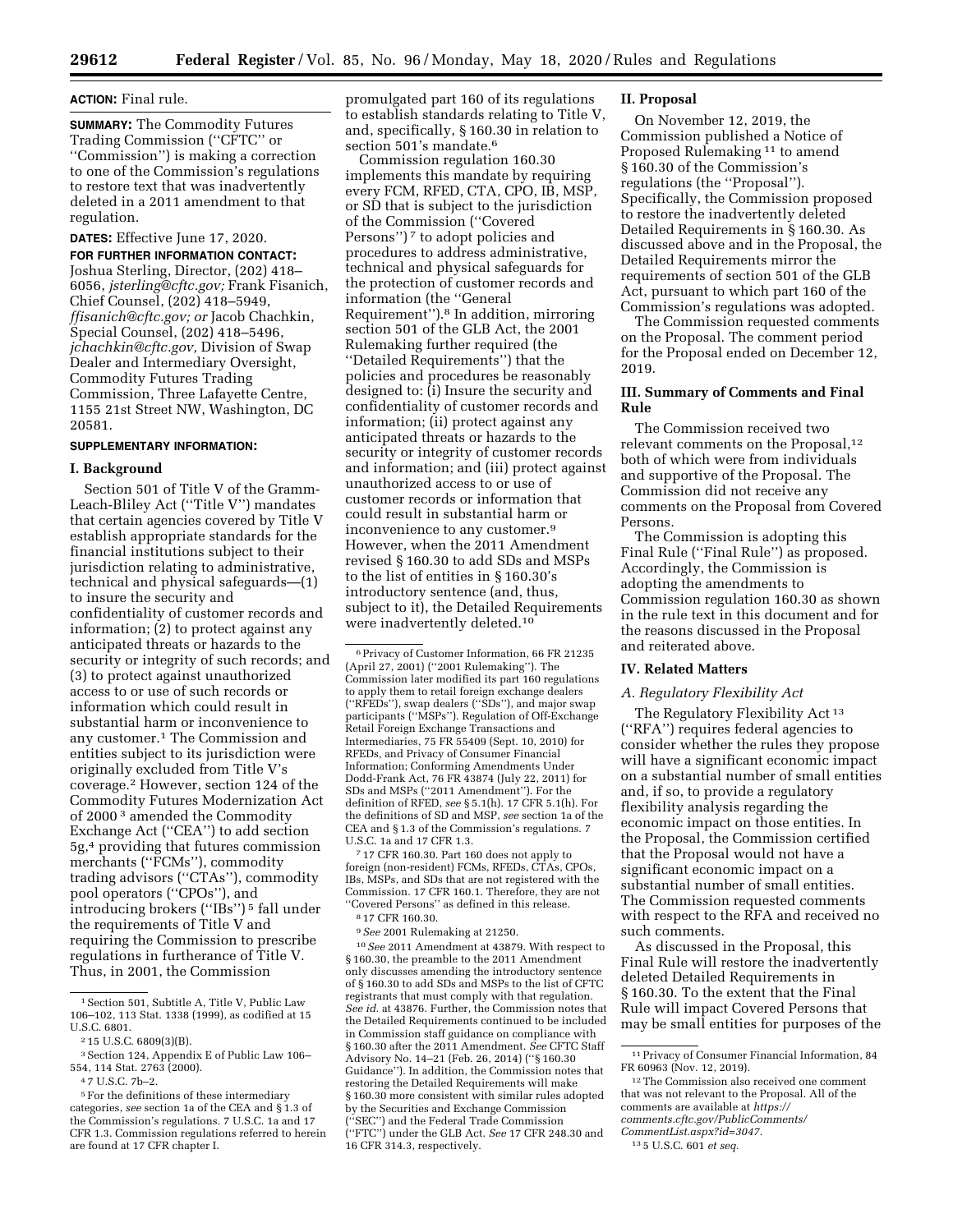RFA,14 the Commission considered whether the Final Rule will have a significant economic impact on such Covered Persons.

In restoring the inadvertently deleted Detailed Requirements the Final Rule will simply set forth, consistent with the § 160.30 Guidance and the GLB Act, what is necessary to satisfy the General Requirement that already applies to Covered Persons. Therefore, the Commission believes that the Final Rule will not have a significant economic impact on a substantial number of small entities, as defined in the RFA.

Accordingly, the Chairman, on behalf of the Commission, hereby certifies pursuant to 5 U.S.C. 605(b) that the Final Rule will not have a significant economic impact on a substantial number of small entities.

## *B. Paperwork Reduction Act*

The Paperwork Reduction Act of 1995 (''PRA'') 15 imposes certain requirements on Federal agencies, including the Commission, in connection with their conducting or sponsoring any collection of information, as defined by the PRA. The Commission may not conduct or sponsor, and a person is not required to respond to, a collection of information unless it displays a currently valid Office of Management and Budget (''OMB'') control number.

The Commission has previously received a control number from OMB that includes the collection of information associated with the General Requirement. The title for this collection of information is ''Privacy of Consumer Financial Information, OMB control number 3038–0055''.16 Collection 3038–0055 is currently in force with its control number having been provided by OMB. Because in restoring the inadvertently deleted Detailed Requirements, the Final Rule simply sets forth, consistent with the

15 44 U.S.C. 3501 *et seq.* 

16*See* OMB Control No. 3038–0055, *[http://](http://www.reginfo.gov/public/do/PRAOMBHistory?ombControlNumber=3038-0055#)  [www.reginfo.gov/public/do/](http://www.reginfo.gov/public/do/PRAOMBHistory?ombControlNumber=3038-0055#)* 

*[PRAOMBHistory?ombControlNumber=3038-0055#](http://www.reginfo.gov/public/do/PRAOMBHistory?ombControlNumber=3038-0055#)*  (last visited Jan. 6, 2020).

§ 160.30 Guidance and the GLB Act, what is necessary to satisfy the General Requirement that already applies to Covered Persons, the Commission believes that the Final Rule does not impose any new recordkeeping or information collection requirements, or other collections of information that require approval of OMB under the PRA.

In the Proposal, the Commission invited the public and other Federal agencies to comment on any aspect of the information collection requirements discussed therein. The Commission did not receive any such comments.

#### *C. Cost-Benefit Considerations*

Section 15(a) of the CEA requires the Commission to consider the costs and benefits of its actions before promulgating a regulation under the CEA. Section 15(a) further specifies that the costs and benefits shall be evaluated in light of the following five broad areas of market and public concern: (1) Protection of market participants and the public; (2) efficiency, competitiveness, and financial integrity of futures markets; (3) price discovery; (4) sound risk management practices; and (5) other public interest considerations. The Commission considers the costs and benefits resulting from its discretionary determinations with respect to the section 15(a) considerations.

As discussed above, in the Final Rule, the Commission is restoring the inadvertently deleted Detailed Requirements in § 160.30. Below, the Commission discusses the costs and benefits of the Final Rule.17 The baseline against which the costs and benefits are considered is the current status quo for Covered Persons with respect to their obligation to satisfy the General Requirement under § 160.30.18

18The Commission notes that the consideration of costs and benefits below is based on the understanding that the markets function internationally, with many transactions involving United States firms taking place across international boundaries; with some Commission registrants being organized outside of the United States; with some leading industry members typically conducting operations both within and outside the United States; and with industry members commonly following substantially similar business practices wherever located. Where the Commission does not specifically refer to matters of location, the discussion of costs and benefits below refers to the effects of this Final Rule on all activity subject to the amended regulations, whether by virtue of the

The Commission recognizes that there are inherent costs and benefits to Covered Persons in providing requirements for specific customer privacy policies and procedures, which Congress took into account in codifying the GLB Act.

The inadvertent deletion of the Detailed Requirements in § 160.30 affected entities that were required to comply with the Detailed Requirements prior to the 2011 Amendment as well as the two types of entities (SDs and MSPs) the rule was being revised to include. Due to the inadvertent nature of the deletion of the Detailed Requirements, and that they applied prior to the 2011 Amendment, the Commission expects the number of entities affected by the Final Rule to be negligible, if any. Consequently, the Commission believes that the restoration of the Detailed Requirements in § 160.30, consistent with the § 160.30 Guidance and the GLB Act, does not alter existing benefits and costs. The Commission, however, recognizes that this Final Rule may benefit certain Covered Persons by, consistent with the GLB Act, specifying what types of policies and procedures are necessary to satisfy the General Requirement. In doing so, this Final Rule may reduce any potential confusion and allow Covered Persons to design and maintain their policies and procedures to focus on the specified areas mandated by the GLB Act. In this regard, this Final Rule may allow Covered Persons to more efficiently utilize their resources in developing policies and procedures in compliance with § 160.30. This Final Rule also will, consistent with the GLB Act,19 result in § 160.30 being more similar to regulations adopted by the SEC and FTC pursuant to the GLB Act and to which certain Covered Persons may be subject.20

The Commission recognizes that, as a result of this Final Rule, certain Covered Persons may become subject to more specific requirements under § 160.30 than they are currently. However, given that the General Requirement currently applies to Covered Persons, and the § 160.30 Guidance that remains in effect takes into account the substance of the Detailed Requirements, the Commission believes that the burden of this Final Rule on Covered Persons will not be significant.

<sup>14</sup>The Commission has previously determined that certain entities are not ''small entities'' for purposes of the RFA. *See, e.g.,* 47 FR 18618, 18619 (Apr. 30, 1982) (registered FCMs); 75 FR 55410, 55416 (Sept. 10, 2010) (RFEDs); 77 FR 2613, 2620 (Jan. 19, 2012) (SDs and MSPs). However, the Commission has determined that CPOs exempt pursuant to 17 CFR 4.13(a) are small entities. *See*  46 FR 26004 (May 8, 1981); 47 FR at 18619. The definitions of IB and CTA are also broad enough to potentially encompass ''small entities.'' *See* 48 FR 35248, 35276 (Aug. 3, 1983) (recognizing that the IB definition ''undoubtedly encompasses many business enterprises of variable size''); 47 FR at 18620 (the category of CTAs is ''too broad'' for a general determination regarding their small entity status).

<sup>17</sup>The Commission endeavors to assess the expected costs and benefits of its proposed rules in quantitative terms where possible. Where estimation or quantification is not feasible, the Commission provides its discussion in qualitative terms. Given a general lack of relevant data, the Commission's assessment is generally provided in qualitative terms.

activity's physical location in the United States or by virtue of the activity's connection with activities in, or effect on, United States commerce under CEA section 2(i), 7 U.S.C. 2(i). In particular, the Commission notes that some Covered Persons are located outside of the United States.

<sup>19</sup>*See* 15 U.S.C. 6804(a)(2).

<sup>20</sup>*See* n.10, *supra.*